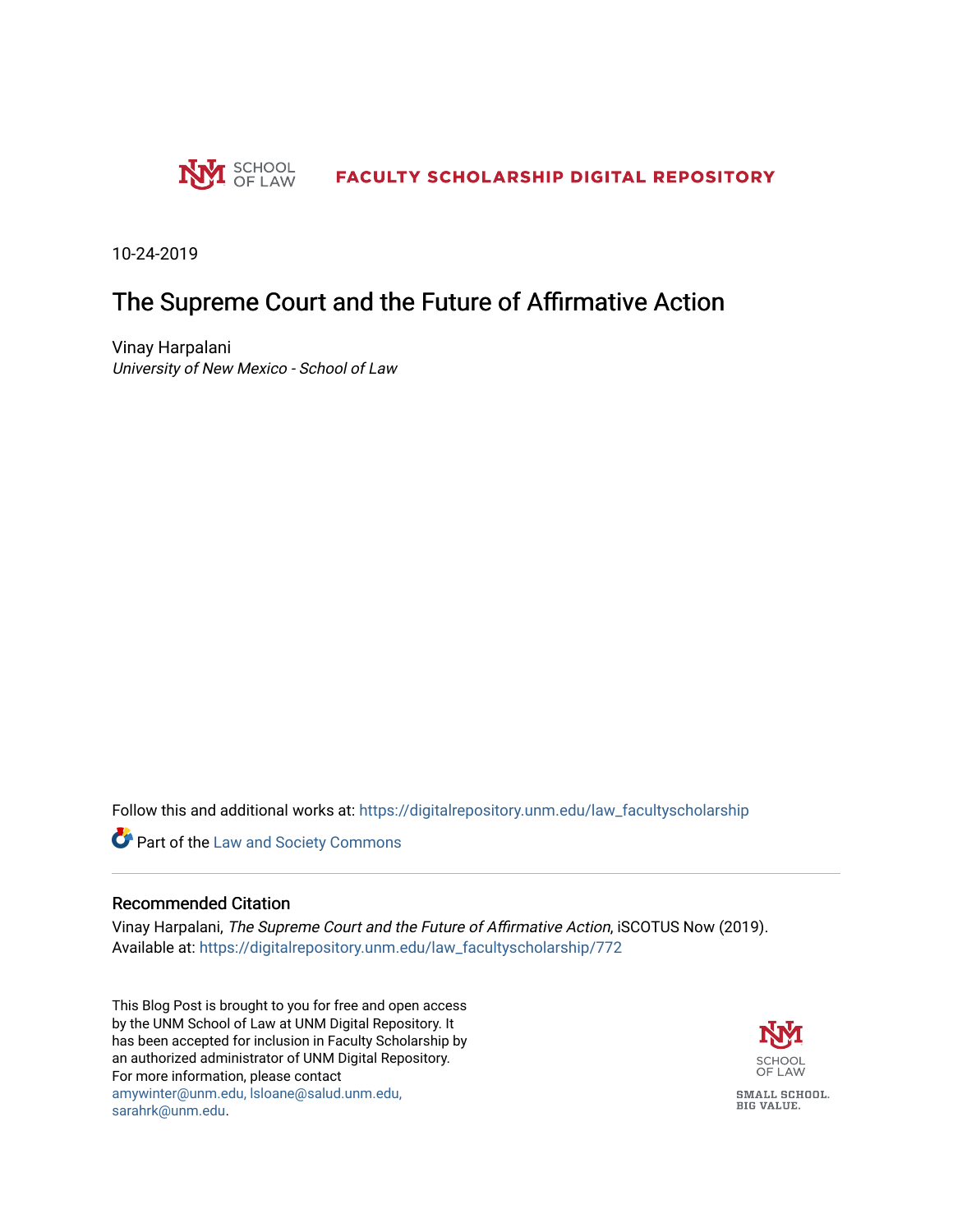# **The Supreme Court and the Future of Affirmative Action**

## By Vinay Harpalani

### iSCOTUS Now October 24, 2019

On October 1, the U.S. District Court for the District of Massachusetts issued its much anticipated ruling in *[Students for Fair Admissions \(SFFA\) v. Harvard](https://admissionscase.harvard.edu/files/adm-case/files/2019-10-30_dkt_672_findings_of_fact_and_conclusions_of_law.pdf)*. Almost one year after the trial began, Judge Allison D. Burroughs ruled that Harvard's raceconscious admissions policy did not violate Title VI of the Civil Rights Act of 1964. In a 110 page opinion, Judge Burroughs delved thoughtfully into the details of Harvard's admissions process: the university's self-studies of this process; its compelling interest in diversity; statistical models put forth by both SFFA and Harvard; and the prospect of using race-neutral alternatives to attain a diverse student body. She found that Harvard's policy did not intentionally discriminate against Asian American applicants, and that it was consistent with equal protection guidelines laid out in *[Grutter v. Bollinger](https://www.oyez.org/cases/2002/02-241)* (2003) and *[Fisher v. University of Texas at Austin](https://www.oyez.org/cases/2015/14-981) II* (2016) guidelines that also apply to Title VI race discrimination. Judge Burroughs' opinion provides a meticulous exemplar for future courts that evaluate race-conscious admissions policies.

SFFA is sure to appeal the ruling to the U.S. Court of Appeals for the First Circuit. Here, the district court's ruling will likely be affirmed. It is improbable that the First Circuit will want to reconsider the statistical models presented by SFFA and Harvard and the legal conclusions that Judge Burroughs drew from them. One question that the First Circuit could revisit is whether Harvard fully considered raceneutral alternatives to attain a diverse student body. This issue may also well be the focus of future lawsuits intended to eliminate race-conscious admissions policies. Nevertheless, since *Fisher* dealt with the issue and Judge Burroughs addressed it thoroughly, a reversal on these grounds is also unlikely. The precedent here is pretty clear: the "Harvard plan", with its emphasis on educational benefits of diversity and on holistic admissions, was the basic model upheld in *Regents of the University of California v. Bakke* (1978) and later affirmed in *Grutter* and *Fisher*.

The big question now is whether the U.S. Supreme Court will grant certiorari, since SFFA is sure to appeal subsequently to the High Court. The Court now has a solid conservative majority on this issue. Three of the Justices—Chief Justice John Roberts, Justice Samuel Alito, and Justice Clarence Thomas—have previously voted to strike down race-conscious admissions policies; and Justices [Neil Gorsuch](https://www.washingtonpost.com/posteverything/wp/2017/04/03/neil-gorsuch-got-where-he-is-because-of-a-form-of-affirmative-action/) and [Brett](https://yaledailynews.com/blog/2018/10/15/kavanaugh-poses-a-potential-threat-for-affirmative-action-experts-say/)  [Kavanaugh](https://yaledailynews.com/blog/2018/10/15/kavanaugh-poses-a-potential-threat-for-affirmative-action-experts-say/) are widely thought to oppose such policies. Barring an unexpected vote from one of these Justices, a cert grant will likely mean the end of affirmative action in university admissions. Even if the Court does not abrogate the compelling interest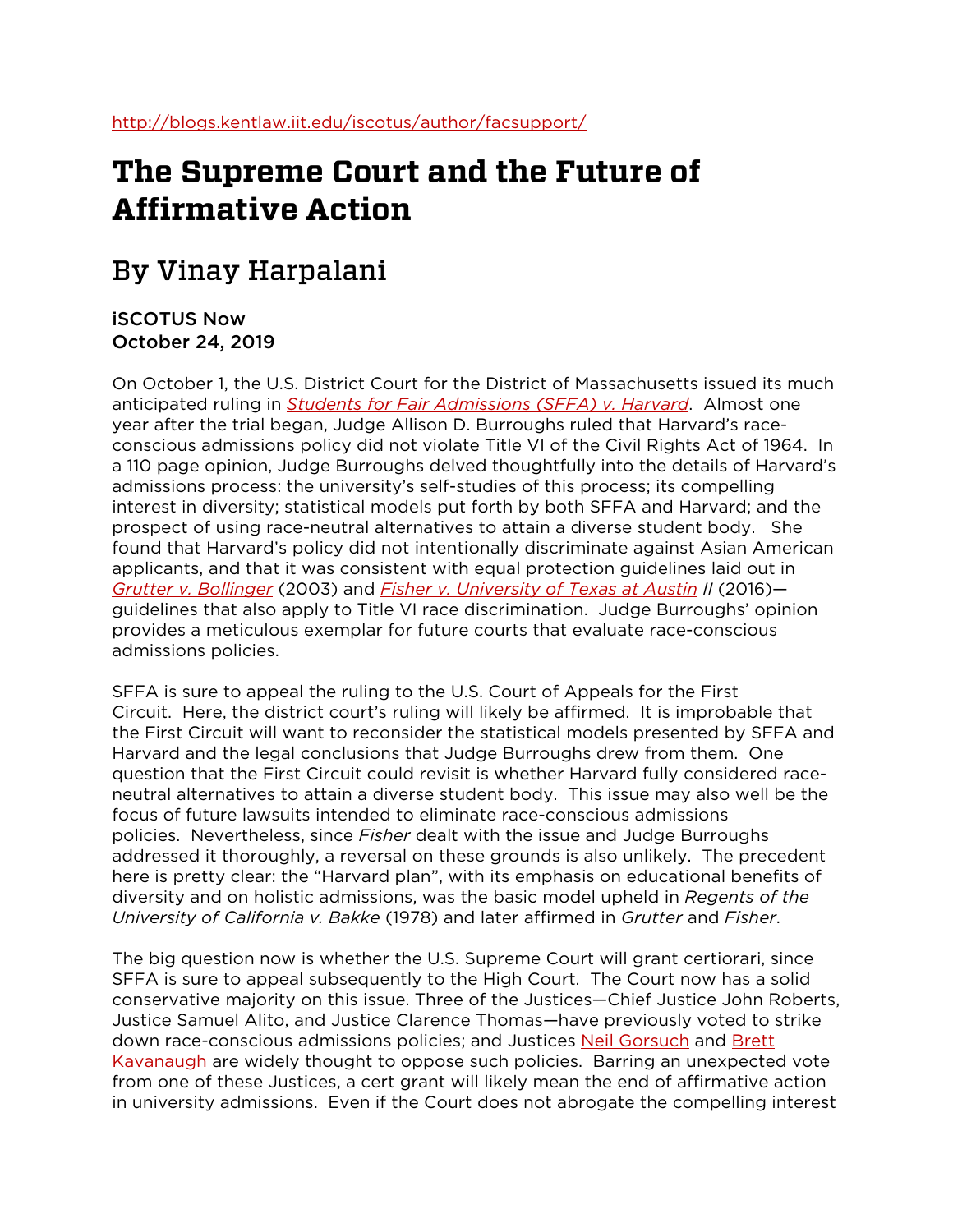in diversity altogether, it could still require universities to fully exhaust race-neutral alternatives to attain this diversity. This would make *Grutter*'s narrow tailoring standard virtually impossible to meet and effectively accomplish the same end.

However, there are a few reasons why the Justices might deny cert. First, only three years have passed since the Court decided *Fisher v. University of Texas II*. Even if the Supreme Court did not hear *SFFA v. Harvard* until 2023, that would still only be seven years after *Fisher II*. In contrast, 25 years passed between the Court's rulings in *Bakke* and *Grutter*, and another decade passed before the *Fisher* rulings. Chief Justice Roberts cares about the legitimacy of the Court in the public's eyes, and revisiting the contentious issue of race-conscious admissions now would likely fuel public perceptions that the Court is not impartial, but merely another political body. Roberts may prefer that the Court wait a few years to take another case. If he can convince at least one other conservative Justice that this is the best course, cert would be denied.

Additionally, if they are willing to wait, the conservative wing of the Court can eliminate race-conscious policies in a manner that is arguably consistent with *Grutter*. In 2003, Justice Sandra Day O'Connor's *Grutter* majority opinion posited that race-conscious admissions policies would no longer be necessary in 25 years—in 2028. After she retired, Justice O'Connor [stated](https://scholarship.law.cornell.edu/cgi/viewcontent.cgi?article=1819&context=facpub) that the 25 year timeframe was merely an aspiration. However, others, including the late Justice Antonin Scalia and [Justice Stephen Breyer,](https://www.supremecourt.gov/oral_arguments/argument_transcripts/2012/11-345.pdf) have suggested that this timeframe may be part of *Grutter*'s holding. Consequently, the conservative wing of the Court, led by Roberts, could choose to wait until 2028. They could then vote to end race-conscious admissions and contend that they are not eschewing precedent, but actually following *Grutter*'s time limit.

By 2028, the political implications of an anti-affirmative action ruling may also be different. States have been taking various measures, from popular referenda to legislative and executive action, to eliminate race-conscious policies. Trump's Department of Justice has initiated investigations of race-conscious admissions policies, putting pressure on universities to curb back these policies. SFFA has again sued the University of Texas, this time in state court, and it has also has a federal lawsuit pending against the University of North Carolina. In another decade, there may be a Circuit split on affirmative action, as there was when the Court granted cert in *Grutter*. A decade from now, all of these factors would make a ruling against affirmative action appear less politically-motivated and more consistent with precedent and popular will than a cert grant in *SFFA v. Harvard*.

Whether it happens sooner or later, most experts think that the Supreme Court will strike down affirmative action in university admissions. Nevertheless, we should remember that the "Harvard plan" has been a resilient doctrine. Four decades ago in *Bakke*, it saved affirmative action. Twenty years ago, many observers predicted that *Grutter*, along with its companion case *[Gratz v. Bollinger](https://www.oyez.org/cases/2002/02-516)* (2003), would end raceconscious admissions policies. But Justice O'Connor, who had previously been hostile to such policies, surprised them by embracing the Harvard plan in her *Grutter* opinion. Justice John Paul Stevens also gradually [changed his views on affirmative](https://www.nytimes.com/2019/07/16/us/john-paul-stevens-dead.html)  [action,](https://www.nytimes.com/2019/07/16/us/john-paul-stevens-dead.html) voting against race-conscious admissions policies in *Bakke* and then voting in